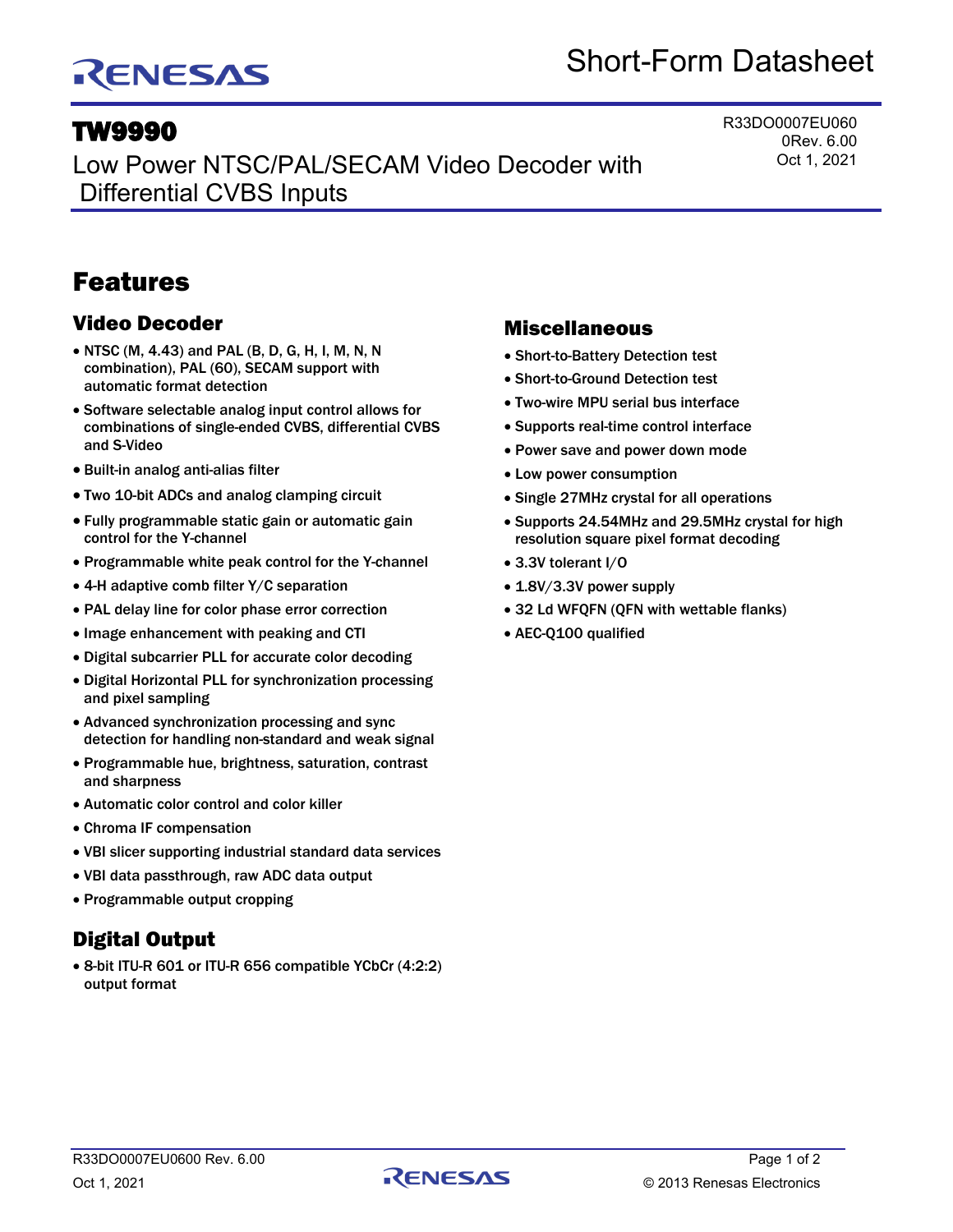

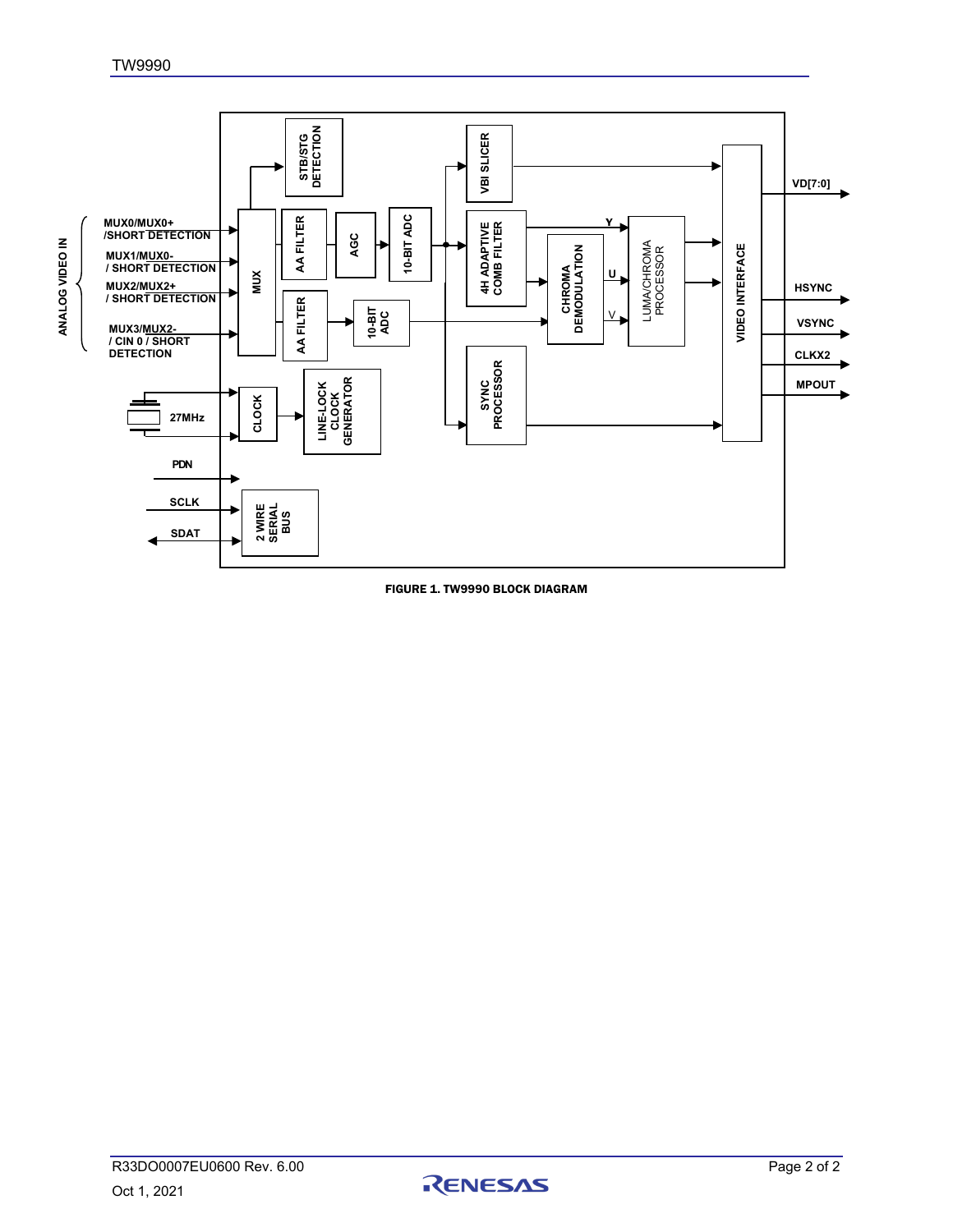#### **Notice**

- 1. Descriptions of circuits, software and other related information in this document are provided only to illustrate the operation of semiconductor products and application examples. You are fully responsible for the incorporation or any other use of the circuits, software, and information in the design of your product or system. Renesas Electronics disclaims any and all liability for any losses and damages incurred by you or third parties arising from the use of these circuits, software, or information.
- 2. Renesas Electronics hereby expressly disclaims any warranties against and liability for infringement or any other claims involving patents, copyrights, or other intellectual property rights of third parties, by or arising from the use of Renesas Electronics products or technical information described in this document, including but not limited to, the product data, drawings, charts, programs, algorithms, and application examples.
- 3. No license, express, implied or otherwise, is granted hereby under any patents, copyrights or other intellectual property rights of Renesas Electronics or others.
- 4. You shall be responsible for determining what licenses are required from any third parties, and obtaining such licenses for the lawful import, export, manufacture, sales, utilization, distribution or other disposal of any products incorporating Renesas Electronics products, if required.
- 5. You shall not alter, modify, copy, or reverse engineer any Renesas Electronics product, whether in whole or in part. Renesas Electronics disclaims any and all liability for any losses or damages incurred by you or third parties arising from such alteration, modification, copying or reverse engineering.
- 6. Renesas Electronics products are classified according to the following two quality grades: "Standard" and "High Quality". The intended applications for each Renesas Electronics product depends on the product's quality grade, as indicated below.

"Standard":Computers; office equipment; communications equipment; test and measurement equipment; audio and visual equipment; home electronic appliances; machine tools; personal electronic equipment; industrial robots; etc.

"High Quality":Transportation equipment (automobiles, trains, ships, etc.); traffic control (traffic lights); large-scale communication equipment; key financial terminal systems; safety control equipment; etc.

Unless expressly designated as a high reliability product or a product for harsh environments in a Renesas Electronics data sheet or other Renesas Electronics document, Renesas Electronics products are not intended or authorized for use in products or systems that may pose a direct threat to human life or bodily injury (artificial life support devices or systems; surgical implantations; etc.), or may cause serious property damage (space system; undersea repeaters; nuclear power control systems; aircraft control systems; key plant systems; military equipment; etc.). Renesas Electronics disclaims any and all liability for any damages or losses incurred by you or any third parties arising from the use of any Renesas Electronics product that is inconsistent with any Renesas Electronics data sheet, user's manual or other Renesas Electronics document.

- 7. No semiconductor product is absolutely secure. Notwithstanding any security measures or features that may be implemented in Renesas Electronics hardware or software products, Renesas Electronics shall have absolutely no liability arising out of any vulnerability or security breach, including but not limited to any unauthorized access to or use of a Renesas Electronics product or a system that uses a Renesas Electronics product. RENESAS ELECTRONICS DOES NOT WARRANT OR GUARANTEE THAT RENESAS ELECTRONICS PRODUCTS, OR ANY SYSTEMS CREATED USING RENESAS ELECTRONICS PRODUCTS WILL BE INVULNERABLE OR FREE FROM CORRUPTION, ATTACK, VIRUSES, INTERFERENCE, HACKING, DATA LOSS OR THEFT, OR OTHER SECURITY INTRUSION ("Vulnerability Issues"). RENESAS ELECTRONICS DISCLAIMS ANY AND ALL RESPONSIBILITY OR LIABILITY ARISING FROM OR RELATED TO ANY VULNERABILITY ISSUES. FURTHERMORE, TO THE EXTENT PERMITTED BY APPLICABLE LAW, RENESAS ELECTRONICS DISCLAIMS ANY AND ALL WARRANTIES, EXPRESS OR IMPLIED, WITH RESPECT TO THIS DOCUMENT AND ANY RELATED OR ACCOMPANYING SOFTWARE OR HARDWARE, INCLUDING BUT NOT LIMITED TO THE IMPLIED WARRANTIES OF MERCHANTABILITY, OR FITNESS FOR A PARTICULAR PURPOSE.
- 8. When using Renesas Electronics products, refer to the latest product information (data sheets, user's manuals, application notes, "General Notes for Handling and Using Semiconductor Devices" in the reliability handbook, etc.), and ensure that usage conditions are within the ranges specified by Renesas Electronics with respect to maximum ratings, operating power supply voltage range, heat dissipation characteristics, installation, etc. Renesas Electronics disclaims any and all liability for any malfunctions, failure or accident arising out of the use of Renesas Electronics products outside of such specified ranges.